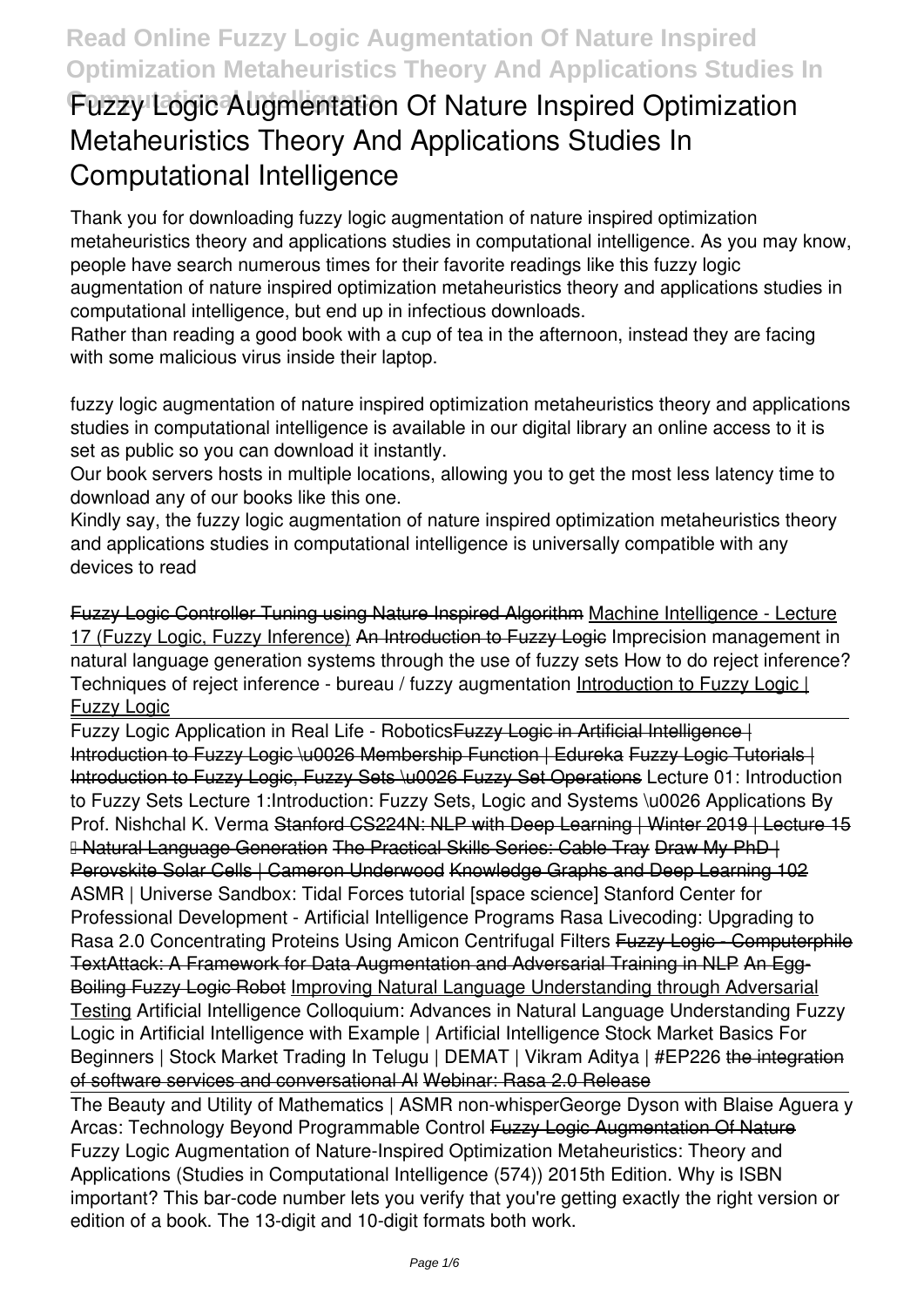# **Read Online Fuzzy Logic Augmentation Of Nature Inspired Optimization Metaheuristics Theory And Applications Studies In**

# **Cuzzy Logic Augmentation of Nature-Inspired Optimization ...**

This book describes recent advances on fuzzy logic augmentation of nature-inspired optimization metaheuristics and their application in areas such as intelligent control and robotics, pattern recognition, time series prediction and optimization of complex problems. The book is organized in two main

#### Fuzzy Logic Augmentation of Nature-Inspired Optimization ...

From the book reviews: IThis book presents recent developments in a specific area of computational intelligence, namely fuzzy logic augmentation of nature-inspired optimization metaheuristics and their applications.  $\mathbb I$  the book is very interesting for those working in the field of computational intelligence.

#### Amazon.com: Fuzzy Logic Augmentation of Nature-Inspired ...

Fuzzy Logic Augmentation of Nature-Inspired Optimization Metaheuristics Theory and Applications by Oscar Castillo and Publisher Springer. Save up to 80% by choosing the eTextbook option for ISBN: 9783319109602, 331910960X. The print version of this textbook is ISBN: 9783319109602, 331910960X.

#### Fuzzy Logic Augmentation of Nature-Inspired Optimization ...

This book describes recent advances on fuzzy logic augmentation of nature-inspired optimization metaheuristics and their application in areas such as intelligent control and robotics, pattern recognition, time series prediction and optimization of complex problems. The book is organized in two main parts, which contain a group of papers around ...

### Fuzzy Logic Augmentation of Nature-Inspired Optimization ...

Get this from a library! Fuzzy logic augmentation of nature-inspired optimization metaheuristics : theory and applications. [Oscar Castillo; Patricia Melin;] -- This book describes recent advances on fuzzy logic augmentation of nature-inspired optimization metaheuristics and their application in areas such as intelligent control and robotics, pattern ...

# Fuzzy logic augmentation of nature-inspired optimization ...

This book comprises papers on diverse aspects of fuzzy logic, neural networks, and natureinspired optimization meta-heuristics and their application in various areas such as intelligent control and robotics, pattern recognition, medical diagnosis, time series prediction and optimization of complex problems.

# Fuzzy Logic Augmentation of Neural and Optimization ...

Fuzzy Logic Augmentation of Nature-Inspired Optimization Metaheuristics - Theory and Applications. Studies in Computational Intelligence 574, Springer 2015 , ISBN 978-3-319-10959-6 Theory

#### dblp: Fuzzy Logic Augmentation of Nature-Inspired ...

Fuzzy Logic Augmentation of Nature-Inspired Optimization Metaheuristics. por . Studies in Computational Intelligence (Book 574) Comparte tus pensamientos Completa tu reseña. Cuéntales a los lectores qué opinas al calificar y reseñar este libro. Califícalo \* Lo calificaste \*

#### Fuzzy Logic Augmentation of Nature-Inspired Optimization ...

From the book reviews: This book presents recent developments in a specific area of computational intelligence, namely fuzzy logic augmentation of nature-inspired optimization metaheuristics and their applications. I the book is very interesting for those working in the field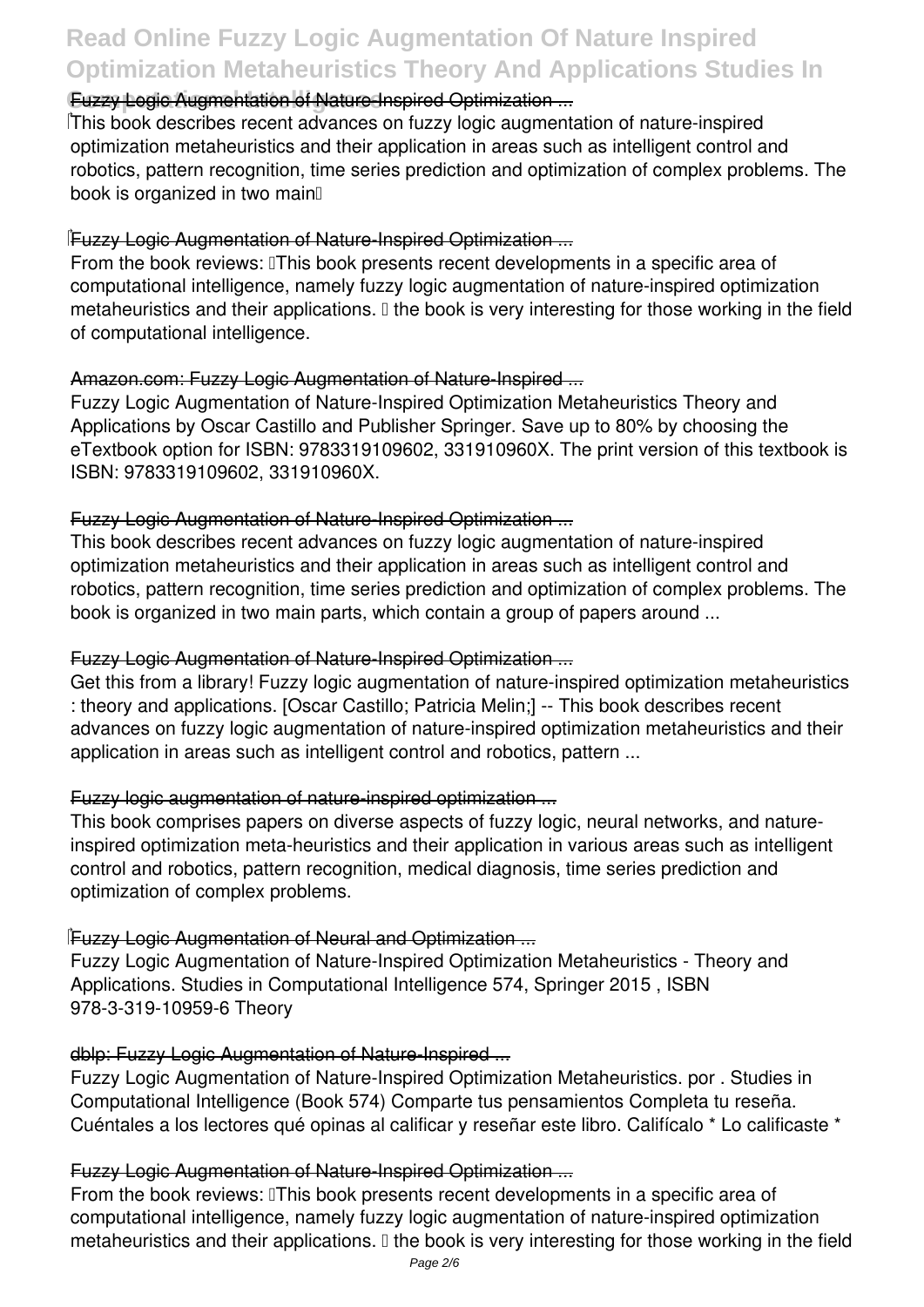**Read Online Fuzzy Logic Augmentation Of Nature Inspired Optimization Metaheuristics Theory And Applications Studies In Computational Intelligence** of computational intelligence.

#### Fuzzy Logic Augmentation of Nature-Inspired Optimization ...

Fuzzy Logic Augmentation of Neural and Optimization Algorithms: Theoretical Aspects and Real Applications. Oscar Castillo, Patricia Melin, Janusz Kacprzyk (eds.) This book comprises papers on diverse aspects of fuzzy logic, neural networks, and nature-inspired optimization meta-heuristics and their application in various areas such as intelligent control and robotics, pattern recognition, medical diagnosis, time series prediction and optimization of complex problems.

#### Fuzzy Logic Augmentation of Neural and Optimization ...

Fuzzy Logic Augmentation of Neural and Optimization Algorithms: Theoretical Aspects and Real Applications. Studies in Computational Intelligence 749, Springer 2018 , ISBN 978-3-319-71007-5 Type-2 Fuzzy Logic in Metaheuristics

#### dblp: Fuzzy Logic Augmentation of Neural and Optimization ...

This chapter proposes the use of the Differential Evolution algorithm with fuzzy logic for parameter adaptation in the optimal design of fuzzy controllers for non-linear plants. The Differential Evolution algorithm is enhanced using Type-1 and Interval Type-2 fuzzy systems for achieving dynamic adaptation of the mutation parameter.

#### Case Studies | SpringerLink

This book presents recent advances on the design of intelligent systems based on fuzzy logic, neural networks and nature-inspired optimization and their application in areas such as, intelligent control and robotics, pattern recognition, time series prediction and optimization of complex problems.

# Design of Intelligent Systems Based on Fuzzy Logic, Neural ...

Find many great new & used options and get the best deals for Studies in Computational Intelligence Ser.: Fuzzy Logic Augmentation of Neural and Optimization Algorithms: Theoretical Aspects and Real Applications (2018, Hardcover) at the best online prices at eBay! Free shipping for many products!

# Studies in Computational Intelligence Ser.: Fuzzy Logic ...

A comparative study of type-1 fuzzy logic systems, interval type-2 fuzzy logic systems and generalized type-2 fuzzy logic systems in control problems. O Castillo, L Amador-Angulo, JR Castro, M Garcia-Valdez ... Fuzzy Logic Augmentation of Nature-Inspired Optimization Metaheuristics, 91-103, 2015. 20: 2015:

This book describes recent advances on fuzzy logic augmentation of nature-inspired optimization metaheuristics and their application in areas such as intelligent control and robotics, pattern recognition, time series prediction and optimization of complex problems. The book is organized in two main parts, which contain a group of papers around a similar subject. The first part consists of papers with the main theme of theoretical aspects of fuzzy logic augmentation of nature-inspired optimization metaheuristics, which basically consists of papers that propose new optimization algorithms enhanced using fuzzy systems. The second part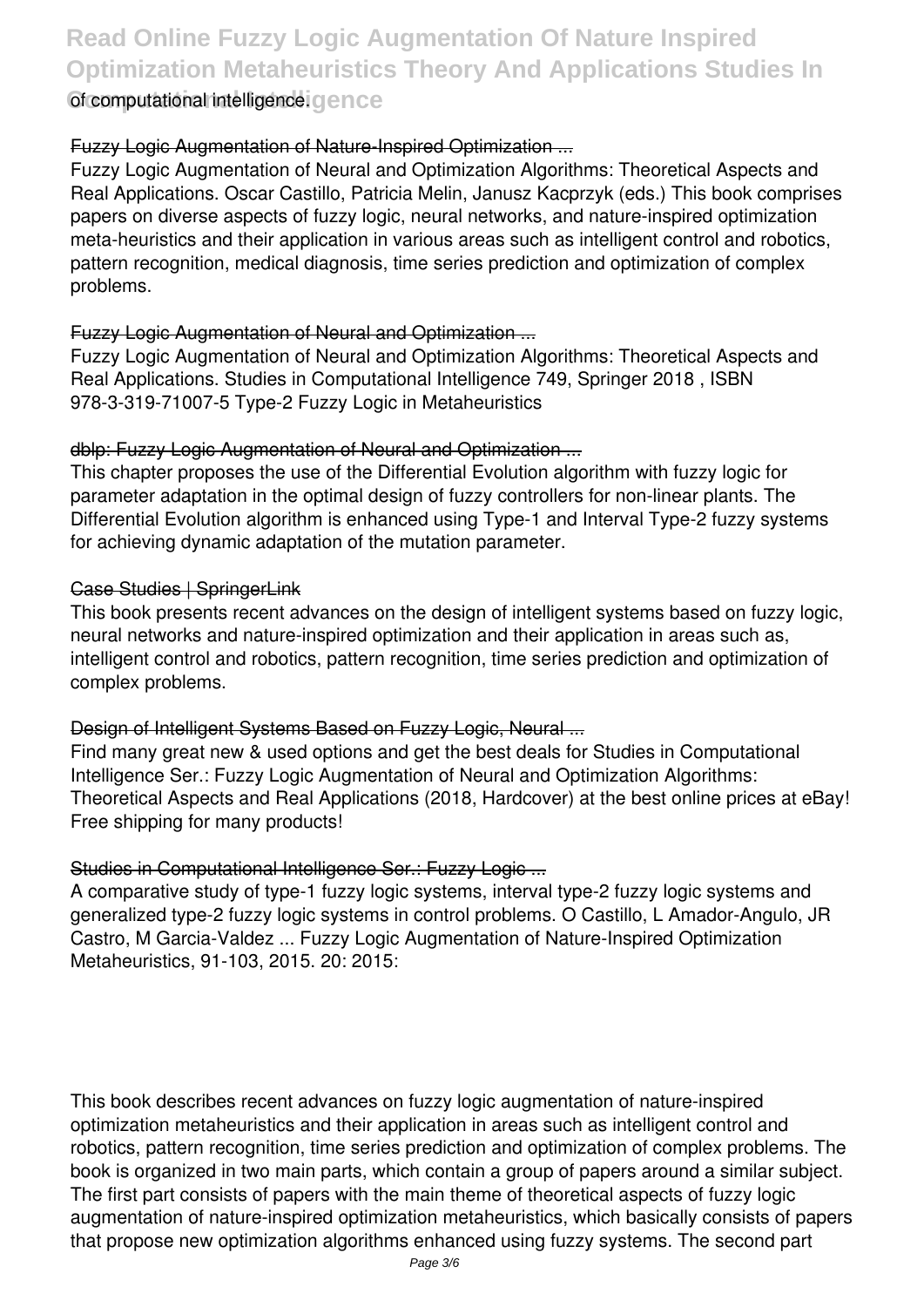# **Read Online Fuzzy Logic Augmentation Of Nature Inspired Optimization Metaheuristics Theory And Applications Studies In**

**Contains papers with the main theme of application of optimization algorithms, which are** basically papers using nature-inspired techniques to achieve optimization of complex optimization problems in diverse areas of application.

This book comprises papers on diverse aspects of fuzzy logic, neural networks, and natureinspired optimization meta-heuristics and their application in various areas such as intelligent control and robotics, pattern recognition, medical diagnosis, time series prediction and optimization of complex problems. The book is organized into seven main parts, each with a collection of papers on a similar subject. The first part presents new concepts and algorithms based on type-2 fuzzy logic for dynamic parameter adaptation in meta-heuristics. The second part discusses network theory and applications, and includes papers describing applications of neural networks in diverse areas, such as time series prediction and pattern recognition. The third part addresses the theory and practice of meta-heuristics in different areas of application, while the fourth part describes diverse fuzzy logic applications in the control area, which can be considered as intelligent controllers. The next two parts explore applications in areas, such as time series prediction, and pattern recognition and new optimization and evolutionary algorithms and their applications respectively. Lastly, the seventh part addresses the design and application of different hybrid intelligent systems.

This book presents recent advances on the design of intelligent systems based on fuzzy logic, neural networks and nature-inspired optimization and their application in areas such as, intelligent control and robotics, pattern recognition, time series prediction and optimization of complex problems. The book is organized in eight main parts, which contain a group of papers around a similar subject. The first part consists of papers with the main theme of theoretical aspects of fuzzy logic, which basically consists of papers that propose new concepts and algorithms based on fuzzy systems. The second part contains papers with the main theme of neural networks theory, which are basically papers dealing with new concepts and algorithms in neural networks. The third part contains papers describing applications of neural networks in diverse areas, such as time series prediction and pattern recognition. The fourth part contains papers describing new nature-inspired optimization algorithms. The fifth part presents diverse applications of nature-inspired optimization algorithms. The sixth part contains papers describing new optimization algorithms. The seventh part contains papers describing applications of fuzzy logic in diverse areas, such as time series prediction and pattern recognition. Finally, the eighth part contains papers that present enhancements to metaheuristics based on fuzzy logic techniques.

This book highlights recent advances in the design of hybrid intelligent systems based on nature-inspired optimization and their application in areas such as intelligent control and robotics, pattern recognition, time series prediction, and optimization of complex problems. The book is divided into seven main parts, the first of which addresses theoretical aspects of and new concepts and algorithms based on type-2 and intuitionistic fuzzy logic systems. The second part focuses on neural network theory, and explores the applications of neural networks in diverse areas, such as time series prediction and pattern recognition. The bookles third part presents enhancements to meta-heuristics based on fuzzy logic techniques and describes new nature-inspired optimization algorithms that employ fuzzy dynamic adaptation of parameters, while the fourth part presents diverse applications of nature-inspired optimization algorithms. In turn, the fifth part investigates applications of fuzzy logic in diverse areas, such as time series prediction and pattern recognition. The sixth part examines new optimization algorithms and their applications. Lastly, the seventh part is dedicated to the design and application of different hybrid intelligent systems.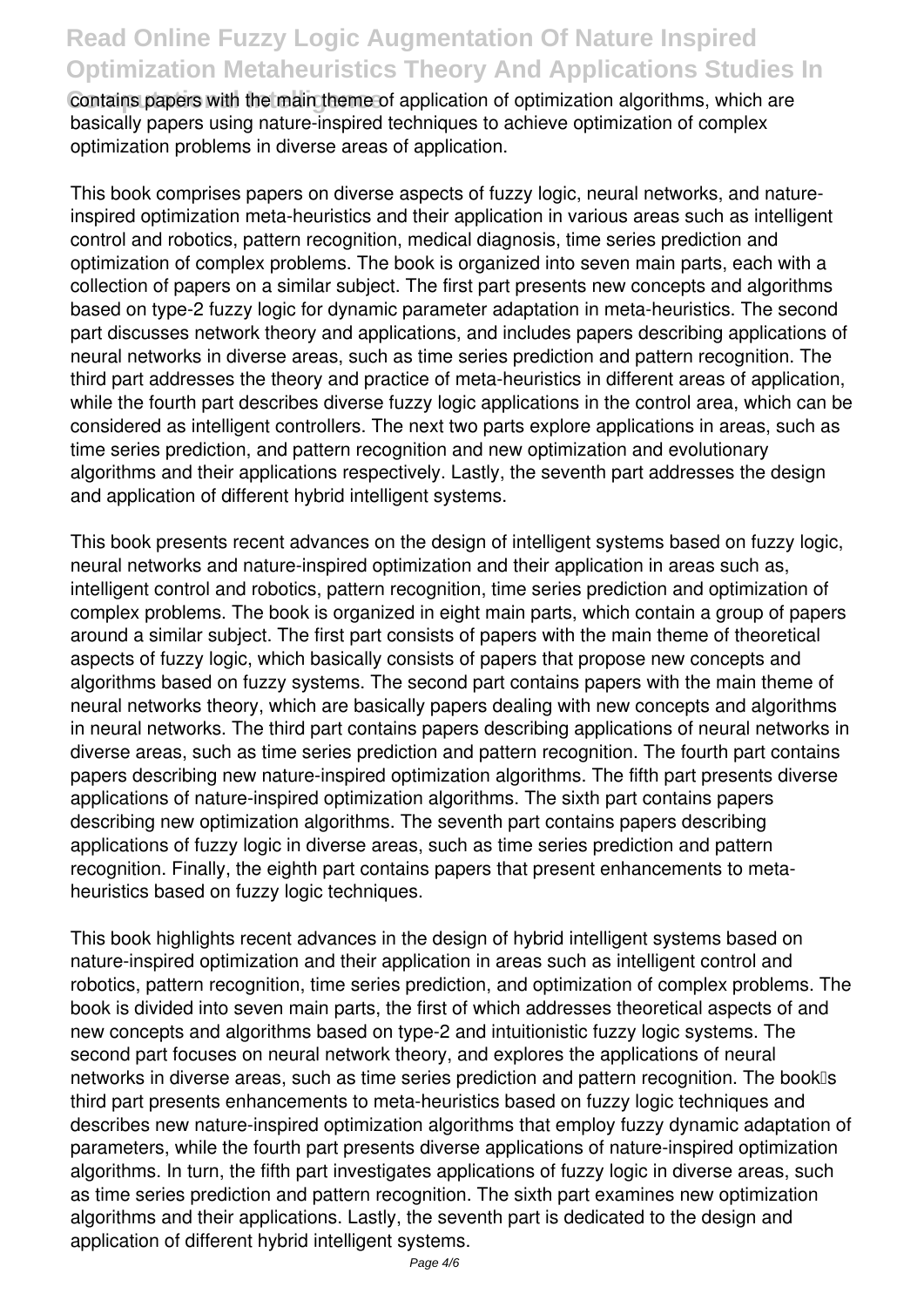# **Read Online Fuzzy Logic Augmentation Of Nature Inspired Optimization Metaheuristics Theory And Applications Studies In Computational Intelligence**

This book describes recent advances in the use of fuzzy logic for the design of hybrid intelligent systems based on nature-inspired optimization and their applications in areas such as intelligent control and robotics, pattern recognition, medical diagnosis, time series prediction and optimization of complex problems. Based on papers presented at the North American Fuzzy Information Processing Society Annual Conference (NAFIPS 2017), held in Cancun, Mexico from 16 to 18 October 2017, the book is divided into nine main parts, the first of which first addresses theoretical aspects, and proposes new concepts and algorithms based on type-1 fuzzy systems. The second part consists of papers on new concepts and algorithms for type-2 fuzzy systems, and on applications of type-2 fuzzy systems in diverse areas, such as time series prediction and pattern recognition. In turn, the third part contains papers that present enhancements to meta-heuristics based on fuzzy logic techniques describing new nature-inspired optimization algorithms that use fuzzy dynamic adaptation of parameters. The fourth part presents emergent intelligent models, which range from quantum algorithms to cellular automata. The fifth part explores applications of fuzzy logic in diverse areas of medicine, such as the diagnosis of hypertension and heart diseases. The sixth part describes new computational intelligence algorithms and their applications in different areas of intelligent control, while the seventh examines the use of fuzzy logic in different mathematic models. The eight part deals with a diverse range of applications of fuzzy logic, ranging from environmental to autonomous navigation, while the ninth covers theoretical concepts of fuzzy models

This book describes the latest advances in fuzzy logic, neural networks, and optimization algorithms, as well as their hybrid intelligent combinations, and their applications in the areas such as intelligent control, robotics, pattern recognition, medical diagnosis, time series prediction, and optimization. The topic is highly relevant as most current intelligent systems and devices use some form of intelligent feature to enhance their performance. The book also presents new and advanced models and algorithms of type-2 fuzzy logic and intuitionistic fuzzy systems, which are of great interest to researchers in these areas. Further, it proposes novel, nature-inspired optimization algorithms and innovative neural models. Featuring contributions on theoretical aspects as well as applications, the book appeals to a wide audience.

This book includes the proceedings of the Intelligent and Fuzzy Techniques INFUS 2019 Conference, held in Istanbul, Turkey, on July 23<sup>[1</sup>25, 2019. Big data analytics refers to the strategy of analyzing large volumes of data, or big data, gathered from a wide variety of sources, including social networks, videos, digital images, sensors, and sales transaction records. Big data analytics allows data scientists and various other users to evaluate large volumes of transaction data and other data sources that traditional business systems would be unable to tackle. Data-driven and knowledge-driven approaches and techniques have been widely used in intelligent decision-making, and they are increasingly attracting attention due to their importance and effectiveness in addressing uncertainty and incompleteness. INFUS 2019 focused on intelligent and fuzzy systems with applications in big data analytics and decisionmaking, providing an international forum that brought together those actively involved in areas of interest to data science and knowledge engineering. These proceeding feature about 150 peer-reviewed papers from countries such as China, Iran, Turkey, Malaysia, India, USA, Spain, France, Poland, Mexico, Bulgaria, Algeria, Pakistan, Australia, Lebanon, and Czech Republic.

This book presents an authoritative collection of contributions by researchers from 16 different countries (Austria, Chile, Georgia, Germany, Mexico, Norway, P.R. of China, Poland, North Macedonia, Romania, Russia, Spain, Turkey, Ukraine, the United Kingdom and United States) that report on recent developments and new directions in advanced control systems, together